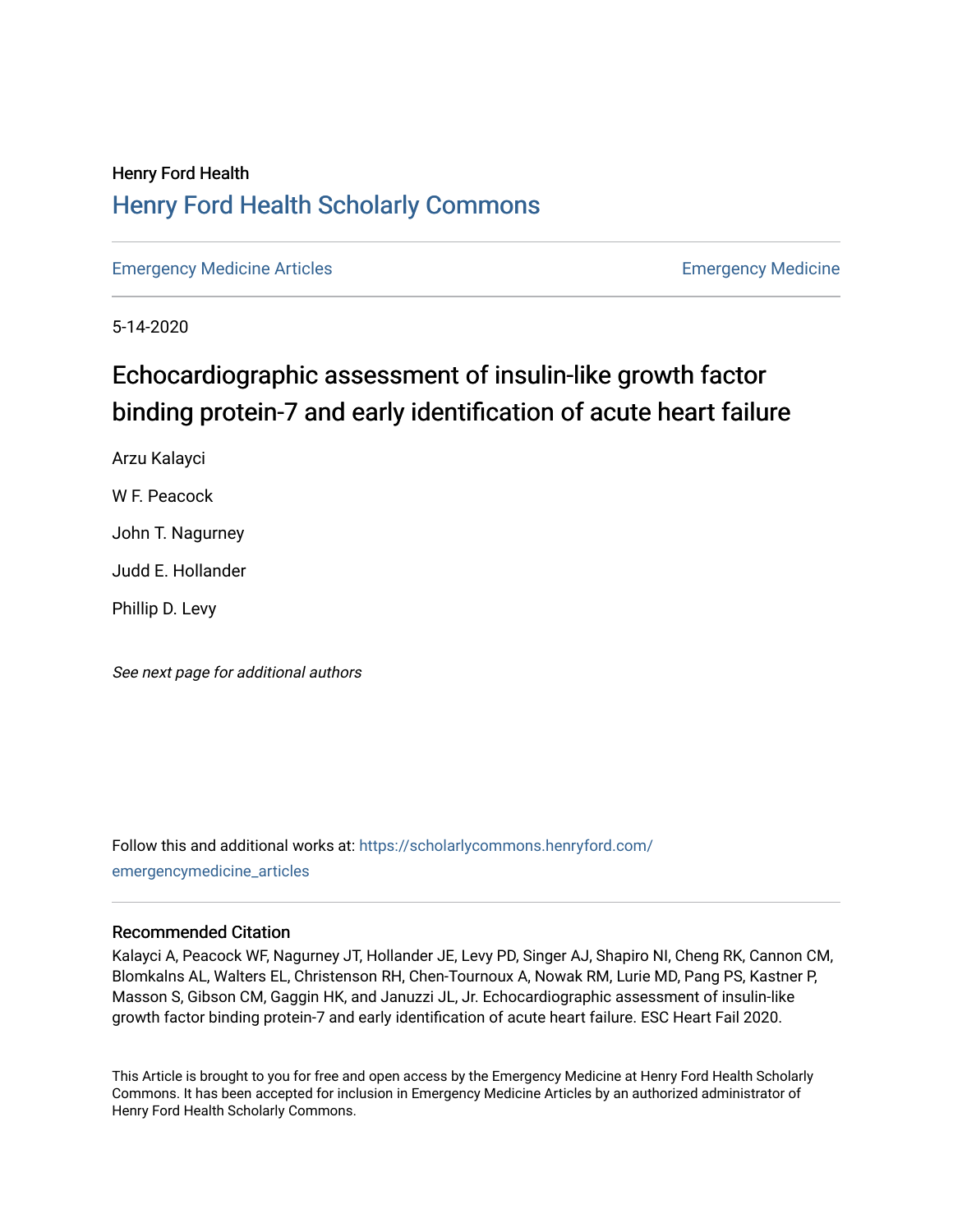#### Authors

Arzu Kalayci, W F. Peacock, John T. Nagurney, Judd E. Hollander, Phillip D. Levy, Adam J. Singer, Nathan I. Shapiro, Richard K. Cheng, Chad M. Cannon, Andra L. Blomkalns, Elizabeth L. Walters, Robert H. Christenson, Annabel Chen-Tournoux, Richard M. Nowak, Mark D. Lurie, Peter S. Pang, Peter Kastner, Serge Masson, C M. Gibson, Hanna K. Gaggin, and James L. Januzzi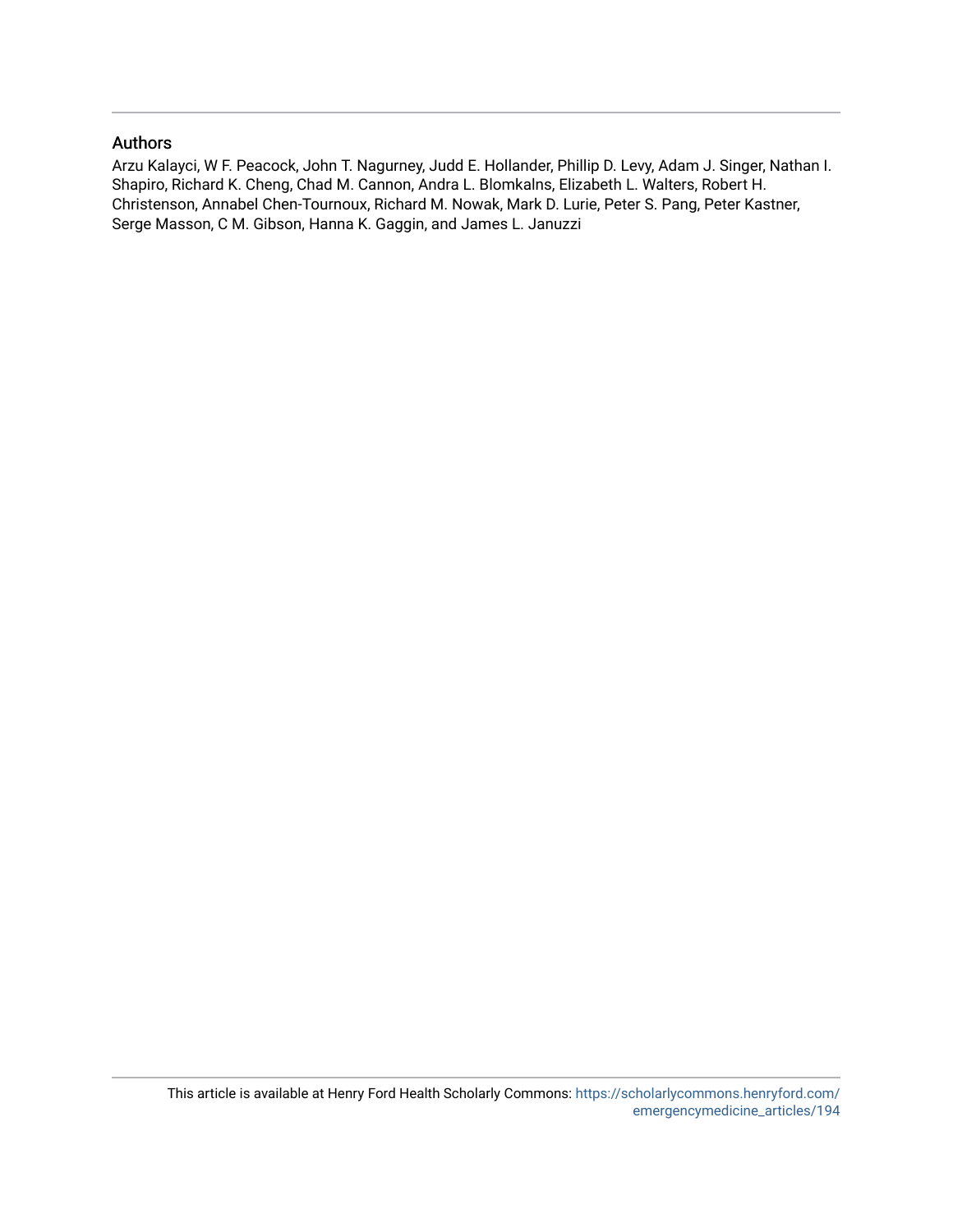# Echocardiographic assessment of insulin-like growth factor binding protein-7 and early identification of acute heart failure

Arzu Kalayci<sup>1,2</sup>, W. Frank Peacock<sup>3</sup>, John T. Nagurney<sup>4</sup>, Judd E. Hollander<sup>5</sup>, Phillip D. Levy<sup>6</sup>, Adam J. Singer<sup>7</sup>, Nathan I. Shapiro<sup>8</sup>, Richard K. Cheng<sup>9</sup>, Chad M. Cannon<sup>10</sup>, Andra L. Blomkalns<sup>11</sup>, Elizabeth L. Walters<sup>12</sup>, Robert H. Christenson<sup>13</sup>, Annabel Chen-Tournoux<sup>14</sup>, Richard M. Nowak<sup>15</sup>, Mark D. Lurie<sup>16</sup>, Peter S. Pang<sup>17</sup>, Peter Kastner<sup>18</sup>, Serge Masson<sup>19</sup>, C. Michael Gibson<sup>1,2</sup>, Hanna K. Gaggin<sup>20</sup> and James L. Januzzi Jr<sup>1,20,21</sup>\*

<sup>1</sup>Baim Institute for Clinical Research, Boston, MA, USA; <sup>2</sup>Division of Cardiovascular Medicine, Department of Medicine, Beth Israel Deaconess Medical Center, Harvara *Medical School, Boston, MA, USA;* <sup>3</sup> *Department of Emergency Medicine, Baylor College of Medicine, Houston, TX, USA;* <sup>4</sup> *Department of Emergency Medicine, Massachusetts General Hospital, Boston, MA, USA;* <sup>5</sup> *Department of Emergency Medicine, Thomas Jefferson University Hospital, Philadelphia, PA, USA;* <sup>6</sup> *Department of Emergency Medicine* and Integrative Biosciences Center, Wayne State University, Detroit, MI, USA; <sup>7</sup>Department of Emergency Medicine, Stony Brook University Hospital, Stony Brook, NY, USA; <sup>8</sup><br><sup>8</sup>Department of Emergency Medicine, Beth Israel *Department of Emergency Medicine, Beth Israel Deaconess Medical Center, Harvard Medical School, Boston, MA, USA;* <sup>9</sup> *Division of Cardiology, University of Washington, Seattle, WA, USA;* <sup>10</sup>*Department of Emergency Medicine, University of Kansas Medical Center, Kansas City, KS, USA;* <sup>11</sup>*Department of Emergency Medicine, Stanford University School of Medicine, Stanford, CA, USA;* <sup>12</sup>*Department of Emergency Medicine, Loma Linda University Medical Center, Loma Linda, CA, USA;* <sup>13</sup>*Department of* Pathology, University of Maryland School of Medicine, Baltimore, MD, USA; <sup>14</sup>Division of Cardiology, Jewish General Hospital, McGill University, Montreal, Quebec, Canada,<br><sup>15</sup>Department of Emergency Medicine, Henry Ford H Germany; <sup>19</sup>Roche Diagnostics International, Rotkreuz, Switzerland; <sup>20</sup>Division of Cardiology, Department of Medicine, Massachusetts General Hospital, Yawkey 5984, 55<br>Fruit Street, Boston, MA 02114, USA; <sup>21</sup>Harvard Medi

## Abstract

**Aims** Concentrations of insulin-like growth factor binding protein-7 (IGFBP7) have been linked to abnormal cardiac structure and function in patients with chronic heart failure (HF), but cardiovascular correlates of the biomarker in patients with more acute presentations are lacking.

We aimed to determine the relationship between IGFBP7 concentrations and cardiac structure and to evaluate the impact of IGFBP7 on the diagnosis of acute HF among patients with acute dyspnoea.

**Methods and results** In this pre-specified subgroup analysis of the International Collaborative of N-terminal pro-B-type Natriuretic Peptide Re-evaluation of Acute Diagnostic Cut-Offs in the Emergency Department (ICON-RELOADED) study, we included 271 patients with and without acute HF. All patients presented to an emergency department with acute dyspnoea, had blood samples for IGFBP7 measurement, and detailed echocardiographic evaluation.

Higher IGFBP7 concentrations were associated with numerous cardiac abnormalities, including increased left atrial volume index (LAVi; *r* = 0.49, *P <* 0.001), lower left ventricular ejection fraction (*r* = 0.27, *P <* 0.001), lower right ventricular fractional area change (*r* = 0.31, *P <* 0.001), and higher tissue Doppler E/e′ ratio (*r* = 0.44, *P <* 0.001). In multivariable linear regression analyses, increased LAVi (*P* = 0.01), lower estimated glomerular filtration rate (*P* = 0.008), higher body mass index (*P* = 0.001), diabetes (*P* = 0.009), and higher concentrations of amino-terminal pro-B-type natriuretic peptide (NT-proBNP, *P* = 0.02) were independently associated with higher IGFBP7 concentrations regardless of other variables. Furthermore, IGFBP7 (odds ratio = 12.08, 95% confidence interval 2.42–60.15, P = 0.02) was found to be independently associated with the diagnosis of acute HF in the multivariable logistic regression analysis.

**Conclusions** Among acute dyspnoeic patients with and without acute HF, increased IGFBP7 concentrations are associated with a range of cardiac structure and function abnormalities. Independent association with increased LAVi suggests elevated left ventricular filling pressure is an important trigger for IGFBP7 expression and release. IGFBP7 may enhance the diagnosis of acute HF.

**Keywords** Dyspnoea; Acute heart failure; Echocardiography; IGFBP7

*Received: <sup>27</sup> August <sup>2019</sup>; Revised: <sup>12</sup> March <sup>2020</sup>; Accepted: <sup>31</sup> March <sup>2020</sup>*

© 2020 The Authors. ESC Heart Failure published by John Wiley & Sons Ltd on behalf of the European Society of Cardiology

This is an open access article under the terms of the [Creative Commons Attribution-NonCommercial](http://creativecommons.org/licenses/by-nc/4.0/) License, which permits use, distribution and reproduction in any medium, provided the original work is properly cited and is not used for commercial purposes.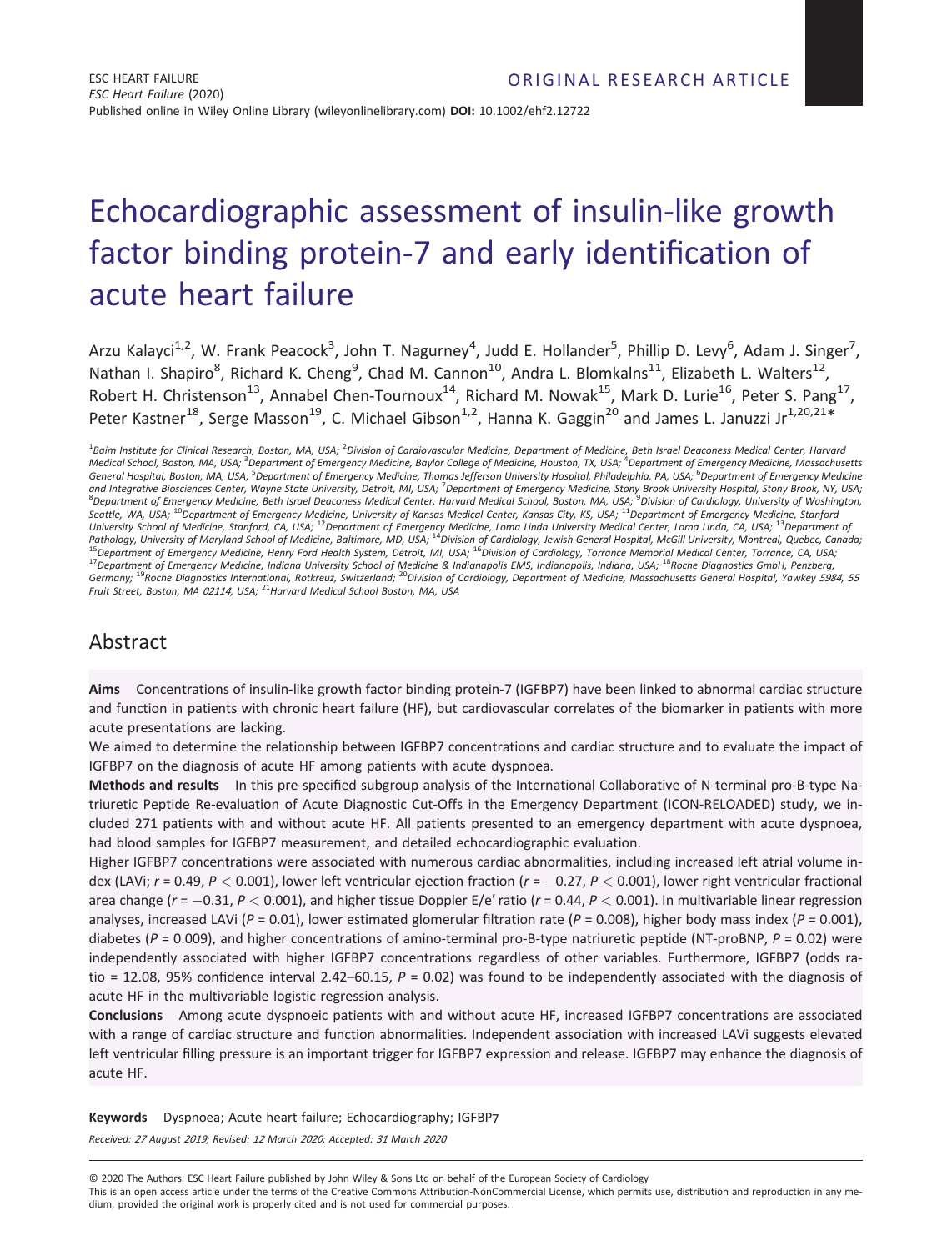*\*Correspondence to: James L. Januzzi Jr, Division of Cardiology, Department of Medicine, Massachusetts General Hospital, Yawkey <sup>5984</sup>, <sup>55</sup> Fruit Street, Boston, MA <sup>02114</sup>, USA. Tel: <sup>617</sup>-726-3443; Fax: <sup>617</sup>-643-1620. Email: [jjanuzzi@partners.org](mailto:jjanuzzi@partners.org)*

## **Introduction**

Acute dyspnoea is a common symptom among emergency department (ED) patients accounting for approximately 3–4 million visits (3%) in the ED each year in the United States. $<sup>1</sup>$ </sup> Narrowing the diagnosis for patients with dyspnoea may be challenging as the symptom may be caused by both cardiac and non-cardiac diseases. In this regard, biomarker testing and cardiac imaging studies can be helpful for reaching the correct diagnosis and subsequently guiding patient management. When a cardiac aetiology is suspected, echocardiography is often the first imaging study (after chest X-ray) chosen to support clinical judgement, as it provides immediate information on left ventricular (LV) size and function, including ejection fraction (EF), diastolic parameters, and valve function.<sup>2</sup>

In dyspnoeic patients, circulating biomarkers may assist not only in diagnosis but also in the understanding of disease pathophysiology and prognosis. For example, concentrations of BNP and its amino-terminal precursor (NTproBNP) are associated with a broad range of echocardiographic parameters, including systolic and diastolic LV function, filling pressures, and chamber size. $3-5$  While such associations render natriuretic peptides nonspecific for individual cardiac structure and functional correlates, they help to demonstrate why both BNP and NT-proBNP are highly sensitive for a diagnosis of heart failure (HF) and contribute to prognostic understanding of such patients. Natriuretic peptides have insufficient specificity for diastolic function because other conditions including valvular abnormalities and change in LVEF may contribute to their concentrations.<sup>6</sup> Several biomarkers that reflect different pathophysiologic pathways have been proposed for the diagnosis, prognosis, and risk stratification of patients with acute HF when natriuretic peptide levels are inconclusive. In this context, new and emerging biomarkers may be helpful to better define distinct pathophysiology and guide targeted therapeutic strategies.

Insulin-like growth factor binding protein-7 (IGFBP7), a cell cycle arrest biomarker associated with the senescence associated secretory phenotype, where senescent cells express and release inflammatory cytokines, interleukins, and growth factors. IGFBP7 was originally identified as a candidate HF biomarker in proteomic scans performed in a murine model of cardiac failure.<sup>7</sup> Among patients with chronic HF, elevated concentrations of IGFBP7 predict major adverse cardiovascular events<sup>8</sup> and are correlated with multiple parameters associated with impaired myocardial relaxation, notably including left atrial volume index (LAVi).<sup>9</sup> However, to date, all available data regarding IGFBP7 have

been derived from patients with chronic HF. It is well-established that acute decompensated HF and chronic HF are distinct entities with different pathophysiology and treatment strategies. The goals of the present study were (i) to examine associations between IGFBP7 concentrations with clinically relevant characteristics and cardiac structural relationships (ii) to evaluate whether using IGFBP7 would optimize the diagnosis of acute HF in patients presenting to the ED with acute dyspnoea enrolled in the recent ICON-RELOADED study.<sup>10</sup>

## **Methods**

#### **Patient population and study design**

This study was performed in compliance with the Declaration of Helsinki and with approval of each institutional review board, and all patients provided written, informed consent before enrolment. Patients provided additional written, informed consent prior to giving the biorepository blood sample. The ICON-RELOADED study was a prospective, multicenter trial conducted at 19 sites in the United States and Canada. The design and primary results have been previously published.<sup>10,11</sup> In brief, patients aged 22 years or older presenting to EDs with complaints of dyspnoea (defined as subjective feeling of shortness of breath, difficult or labored breathing, arising or worsening over the course of no longer than several days) were eligible for inclusion. Major exclusion criteria included renal insufficiency requiring dialysis or known estimated glomerular filtration rate (eGFR) *<*15.0 mL/min/1.73 m<sup>2</sup> prior to enrolment, dyspnoea after chest trauma, patients who are unable to donate up to 50 mL of blood at one time, and known pregnancy. Overall, 1461 patients presenting at the ED with dyspnoea were enrolled in a prospective trial examining the age-stratified cut points of NT-proBNP for the diagnosis of acute HF. Adjudicated diagnosis of the cause of dyspnoea was determined by a clinical events adjudication committee, blinded to NT-proBNP results, who independently reviewed and adjudicated the diagnosis of acute HF.

The present analysis is a pre-specified sub-study of the ICON-RELOADED trial, examining the subset of 271 patients from the overall cohort who underwent detailed echocardiographic examination during their index admission as part of standard of care; those with available echocardiograms and a blood sample for IGFBP7 measurement were included.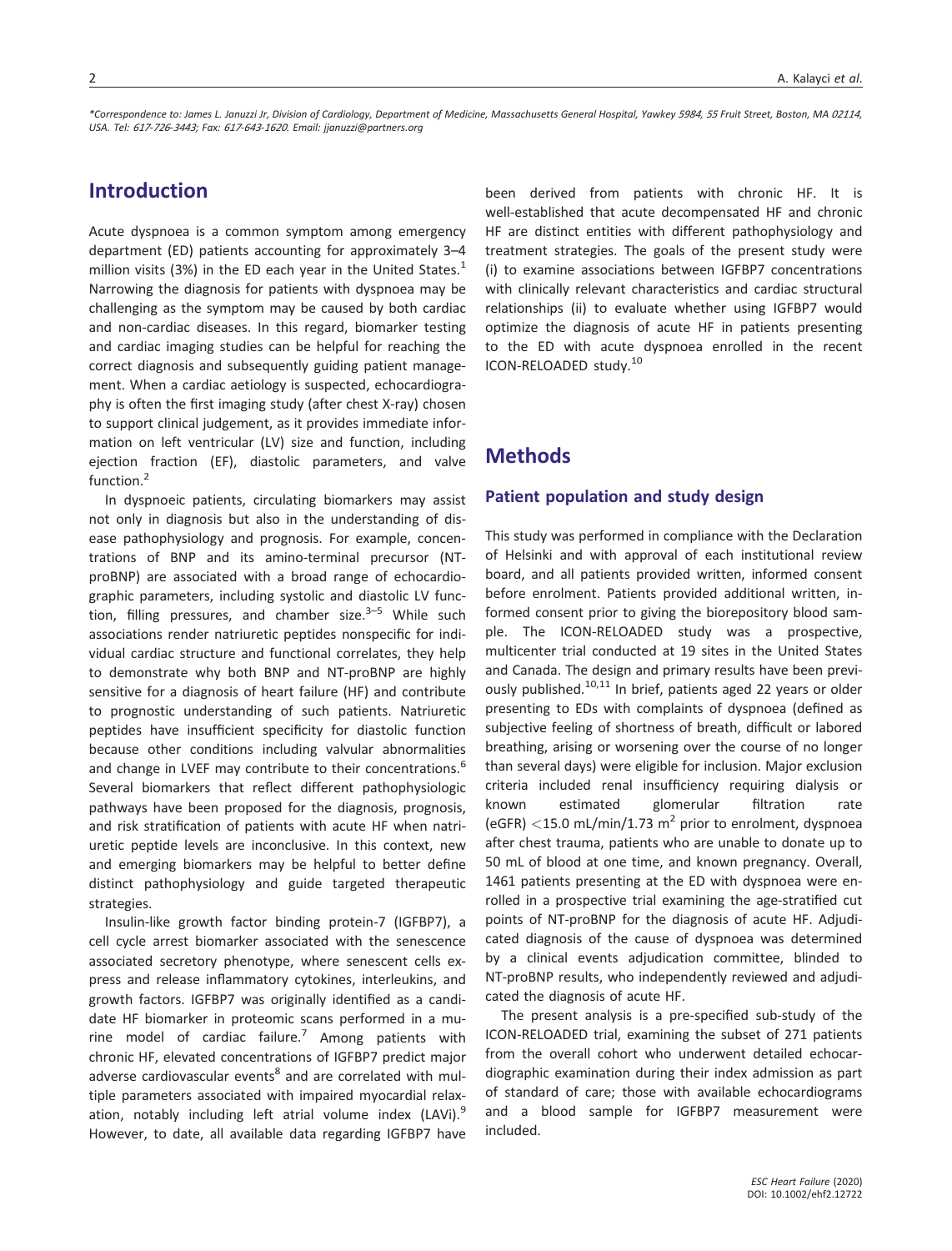#### **IGFBP7 analysis**

At enrolment, a blood sample was collected into EDTA-containing tubes, processed, and frozen at  $-80^{\circ}$ C until measurement of IGFBP7 using a precommercial Elecsys assay (Roche Diagnostic, Penzberg, Germany) was performed. Assay of IGFBP7 was performed by Roche Diagnostics by laboratory personnel completely blinded to clinical information. Treating clinicians and those interpreting the echocardiograms were blinded to assay results.

#### **Echocardiography**

In the course of standard of care, echocardiography was determined to be indicated in 271 study participants either in the ED or during the index hospitalization. Full image sets of each echocardiogram were exported in DICOM format onto suitable media (CD, DVD, etc.) or online portal to the designated Echocardiogram Core Laboratory at Massachusetts General Hospital. The readers were blinded to clinical picture and biomarker results.

Standard two-dimensional and colour Doppler imaging was performed. Measurements were averaged over three cycles (five if atrial fibrillation was present). Structural indices included biplane LV end-diastolic and end-systolic volume indexed to body surface area, posterior wall thickness, LV mass by the modified American Society of Echocardiography formula indexed to body surface area, biplane LAVi, and RV end-diastolic and end-systolic area measured in the apical four-chamber view. $12$  The LVEF was determined using biplane modified Simpson's measurements. Diastolic indices included early and late transmitral diastolic velocities (E and A), early deceleration time (DT), pulmonary venous systolic and diastolic velocities (PVS and D), and diastolic tissue Doppler velocities at the septal and lateral mitral annulus. RV indices included RV fractional area change; RV hypokinesis was qualitatively graded as none, mild, moderate, and severe. Mitral regurgitation and TR severity were graded as none, trace, mild, moderate, and severe based on visual assessment of structural and Doppler parameters and calculation of echocardiographic equations. Systolic dysfunction was defined as an LVEF *<* 50%. Significant diastolic dysfunction was defined as  $E/e' \geq 15$  while diastolic dysfunction stages 1, 2, or 3 were used based on established criteria.<sup>13</sup>

#### **Statistical analysis**

Analyses in this sub-study were pre-specified in the protocol of the ICON-RELOADED study. $11$  Demographics and baseline characteristics were reported using frequencies and percentages for categorical variables and median and

interquartile range for continuous variables, respectively. Comparisons between groups were performed using the chi-square test for categorical variables and the Student's *t*-test or Wilcoxon rank-sum test for continuous variables. IGFBP7 and NT-proBNP levels were log transformed because of their positively skewed distributions. For the purposes of analysing the relationship between IGFBP7, NT-proBNP concentrations, and echocardiographic parameters, patients were dichotomized as a function of being above or below median IGFBP7 and NT-proBNP values. Associations between IGFBP7, NT-proBNP, and echocardiographic indices were assessed by Spearman's correlation coefficient.

Multivariable linear regression analysis was performed to determine the independent contributions of candidate variables to log IGFBP7 concentrations. Candidate predictor variables for the model were selected according to the clinical, biological plausibility, and literature based associations. To avoid multicollinearity, nearly identical echocardiographic indices were not included into the model. Multicollinearity was assessed using variance inflation factor. The model was constructed with log IGFBP7 as the dependent variable and the other candidate co-variates [age (as continuous), gender, log NT-proBNP levels (as continuous), body mass index (BMI, as continuous), eGFR (as continuous), LV mass index (as continuous), LVEF (as continuous), RV fractional area change (as continuous), LAVI (as continuous), grades of diastolic dysfunction (as categorical), atrial fibrillation, asthma, chronic obstructive pulmonary disease, history of diabetes, history of hypertension, history of HF, use of cardiovascular agents, and lung cancer]. Standardized *β* coefficients were generated and presented.

To identify the diagnostic value of IGFBP7 for acute HF, a multivariable logistic regression analysis was performed. The model was constructed to estimate multivariable odds ratios (ORs) and 95% confidence interval (CI) for IGFBP7 and the other covariates for predicting the risk of acute HF. Predictors were selected based on their relevance in previous literature. The main explanatory variable was IGFBP7 (log transformed), and established risk factors [NTproBNP (log transformed), age (as continuous), gender, history of diabetes, history of hypertension, atrial fibrillation, GFR (as continuous), prior coronary artery disease, BMI (as continuous), and LVEF (as continuous)] were included into the model to assess associations with acute HF. Receiver operating characteristic (ROC) analysis was used to measure and compare the performance of IGFBP7 and NT-proBNP for the diagnosis of acute HF.

For all statistical analyses, *P* values reported are from two-sided tests and considered as statistically significant with a value of less than 0.05. All data analyses were performed using the STATA version 15.1 (StataCorp LLC, College Station, TX, USA).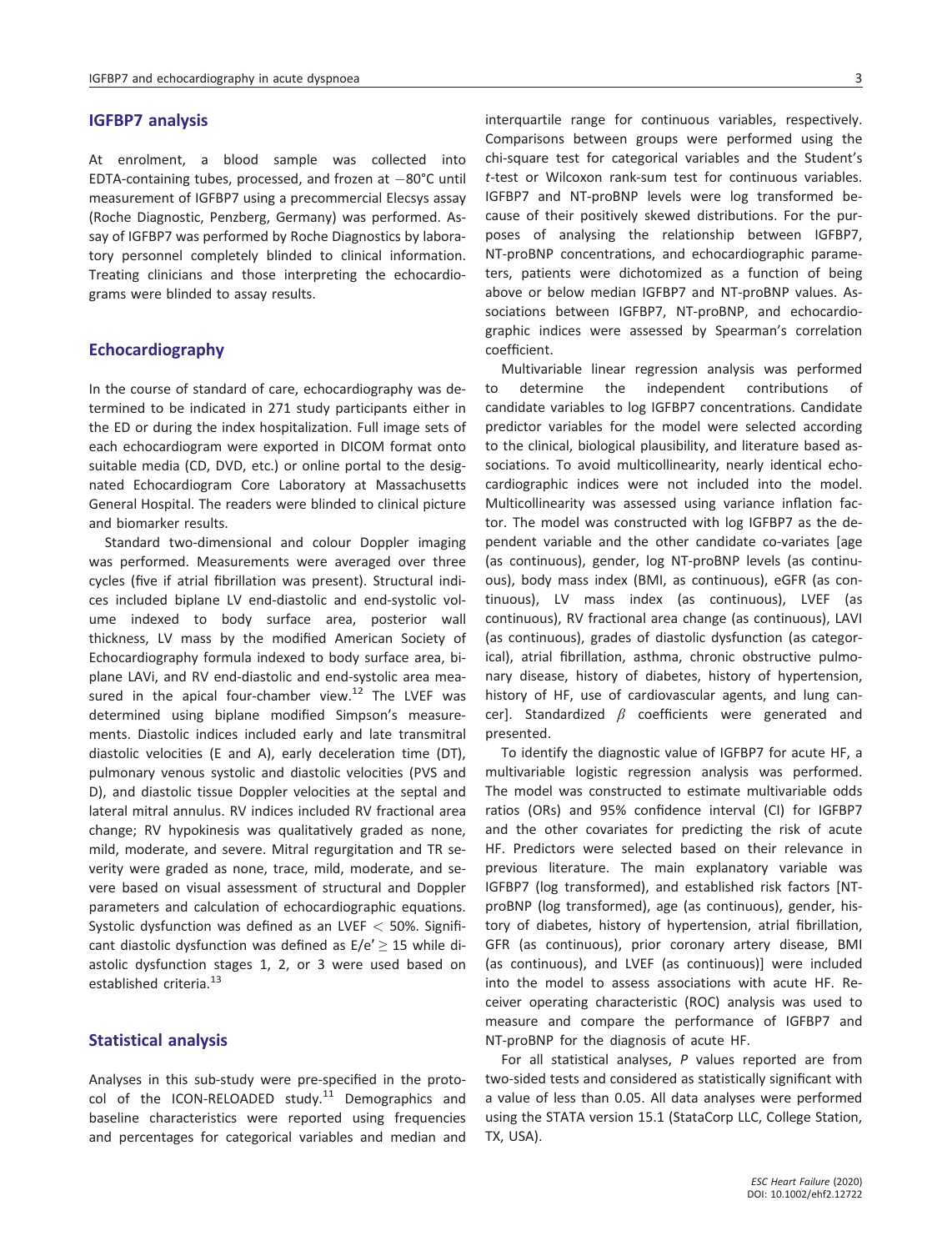## **Results**

#### **Clinical characteristics**

Two hundred and seventy-one study participants (age 62.7 ± 13.9 and 57% male patients) underwent echocardiography with data sufficient for analysis in the Core Laboratory. Among those with echocardiographic data, 143 (52.7%) had adjudicated acute HF. Patients with supra-median IGFBP7 levels had a 76% acute HF; patients less than the median value had a 28% acute HF (*P <* 0.001). NT-proBNP (2700 [1247–5919] vs. 317 [82–1083] pg/mL, *P <* 0.001) and IGFBP7 (146 [116–188] vs. 96 [81–119] ng/mL, *P <* 0.001) concentrations were significantly higher in subjects with acute HF compared with subjects without HF.

#### **IGFBP7 concentrations**

The median IGFBP7 level in this sub-analysis was 119 ng/mL (interquartile range = 91–157 ng/mL). A summary of baseline clinical characteristics, dichotomized by the median IGFBP7 value, is presented in *Table <sup>1</sup>*. Patients with an IGFBP7 level greater than the median value tended to be older, had worse kidney function, and more commonly had a history of diabetes mellitus (DM), HF, hypertension, prior coronary artery disease, prior myocardial infarction, atrial fibrillation, significant aortic and mitral valve diseases, and more frequent medication use for heart disease compared with those with an IGFBP7 level below the median value.

Higher IGFBP7 concentrations were associated with prevalent echocardiographic abnormalities. For example, higher LAVi was observed in patients with supra-median IGFBP7 levels across the study population irrespective of the diagnosis of acute HF. Compared to patients with an inframedian level of IGFBP7, patients with a supra-median IGFBP7 level with pulmonary diseases (COPD and asthma) but without acute HF had an increased tissue Doppler E/e′ ratio (*Table S1)*. Baseline characteristics, dichotomized by median NT-proBNP values are summarized in *Table S2*.

#### **Echocardiographic findings**

A summary of echocardiographic findings of acutely dyspnoeic patients, dichotomized by the median IGFBP7 value of 119 ng/mL is shown in *Table <sup>2</sup>*. Cardiac structural and functional abnormalities were more common in those with higher IGFBP7 concentrations, including greater chamber sizes, worse systolic and diastolic function, higher filling pressures, and more severe valvular heart disease. A significant association was observed between increased IGFBP7 concentrations and worsening LV diastolic function

| Table 1 Clinical characteristics of the study population by the median value of insulin-like growth factor binding protein-7 |  |  |  |
|------------------------------------------------------------------------------------------------------------------------------|--|--|--|
|                                                                                                                              |  |  |  |

| IGFBP7 $<$ median ( $N = 135$ ) | IGFBP7 $\geq$ median ( $N = 136$ ) | P value |
|---------------------------------|------------------------------------|---------|
| $59(51-68)$                     | $67(56-76)$                        | < 0.001 |
| 46.6 (63/135)                   | 39.7 (54/136)                      | 0.24    |
| 79.4 (65.2–101.3)               | 54 (42.5–74)                       | < 0.001 |
| $30.5(26.4-36.9)$               | $31.7(26-37.7)$                    | 0.43    |
| $2.01(1.79 - 2.21)$             | $2.04(1.85 - 2.28)$                | 0.39    |
|                                 |                                    |         |
| 26.3 (35/133)                   | 46.3 (63/136)                      | 0.001   |
| 22.3 (29/130)                   | 62.1 (82/132)                      | < 0.001 |
| 68.6 (92/134)                   | 82.2 (111/135)                     | 0.01    |
| 24.6 (33/134)                   | 40.3 (54/134)                      | 0.006   |
| 11.4 (15/131)                   | 22.1 (29/131)                      | 0.02    |
| 0.8(1/121)                      | 8.4 (10/119)                       | 0.005   |
| 3.25(4/123)                     | 10.4 (13/125)                      | 0.03    |
| 24.2 (32/132)                   | 26.4 (36/136)                      | 0.67    |
| 15.1 (20/132)                   | 19.8 (27/136)                      | 0.31    |
| 17.9 (24/134)                   | 36.3 (48/132)                      | 0.001   |
|                                 |                                    |         |
| 29.6 (40/135)                   | 45.5 (62/136)                      | 0.007   |
| 31.1 (42/135)                   | 64.7 (88/136)                      | < 0.001 |
| 25.9 (35/135)                   | 35.2 (48/136)                      | 0.12    |
|                                 |                                    |         |
| 95 (80-109)                     | 87 (70-106.5)                      | 0.02    |
| 140 (126-165)                   | 142 (127–165)                      | 0.49    |
| 83 (74-94)                      | $81(71-97)$                        | 0.35    |
|                                 |                                    |         |

IQR, interquartile range; eGFR, estimated glomerular filtration rate; BMI, body mass index; CAD, coronary artery disease; MI, myocardial infarction; COPD, chronic obstructive pulmonary disease; ACEi, angiotensin-converting enzyme inhibitors; ARB, angiotensin II receptor blockers; SBP, systolic blood pressure; DBP, diastolic blood pressure; IGFBP7, insulin-like growth factor binding protein-7. Those with a supra-median IGFBP7 value were more likely to be older, have worse kidney function, and other chronic diseases. <sup>a</sup>Median and IQR are presented.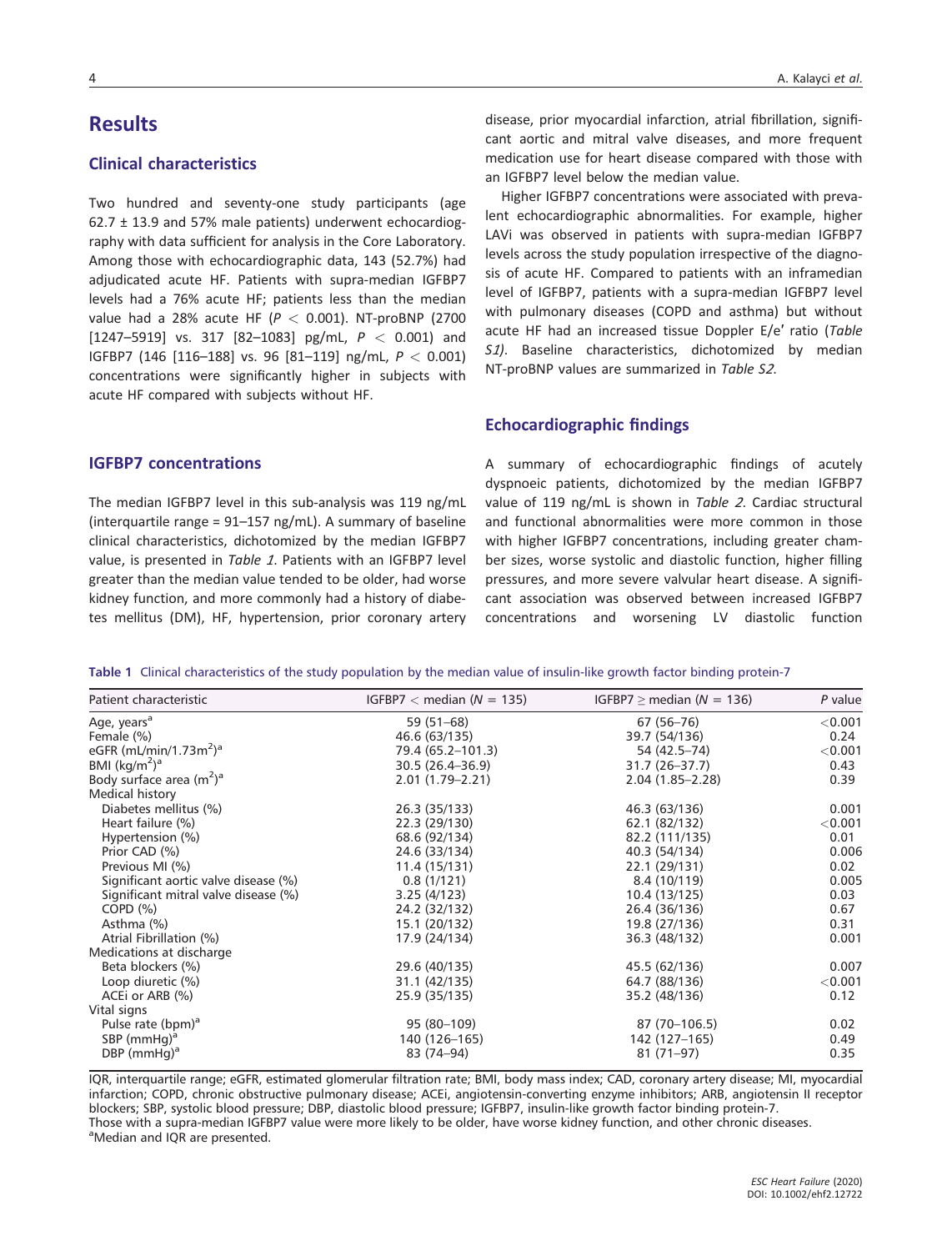|  | <b>Table 2</b> Echocardiographic indices of the study population by the median value of IGFBP7 |  |  |  |
|--|------------------------------------------------------------------------------------------------|--|--|--|
|--|------------------------------------------------------------------------------------------------|--|--|--|

| Echocardiographic indices                          | IGFBP7 $<$ median ( $N = 135$ ) | IGFBP7 $\geq$ median (N = 136) | P value   |
|----------------------------------------------------|---------------------------------|--------------------------------|-----------|
| Left ventricle                                     |                                 |                                |           |
| Posterior wall thickness (mm) *                    | $10(8-11.5)$                    | $10(9-12)$                     | 0.04      |
| LV mass index (male, $g/m^2$ ) <sup>a</sup>        | 85.4 (67.9-106.2)               | $111.6(92.2-130.2)$            | < 0.001   |
| LV mass index (female, $g/m^2$ ) <sup>a</sup>      | 77.9 (64.3–97.1)                | $96.6(81.5 - 111.6)$           | 0.003     |
| LVEDVi $(mL/m^2)^a$                                | 53.3 (44.9–65.7)                | $68.1(51.2 - 86.5)$            | $<$ 0.001 |
| LVESVi $(mL/m^2)^a$                                | 20.3 (15.3–28.7)                | $35.5(18.3 - 56.3)$            | < 0.001   |
| LVEF $(\%)^a$                                      | $61.6(51.9-69.2)$               | 50 (30.4–64.7)                 | < 0.001   |
| LVEF                                               |                                 |                                | < 0.001   |
| LVEF <sup>a</sup>                                  | 61.6 (51.9–69.2)                | 50 (30.4–64.7)                 |           |
| $LVEF < 50$ (%)                                    | 21 (25/117)                     | 48 (53/110)                    |           |
| LVEF $\geq$ 50 (%)                                 | 79 (92/117)                     | 52 (57/110)                    |           |
| Right ventricle                                    |                                 |                                |           |
| RV diastolic area (cm <sup>2</sup> ) <sup>a</sup>  |                                 |                                | 0.001     |
| RV systolic area $\text{(cm}^2\text{)}^{\text{a}}$ | 19 (14.8–23.4)                  | $22.3(18.6 - 27.4)$            |           |
|                                                    | $10.4(8.1-13.9)$                | $14.5(10.6-18.6)$              | < 0.001   |
| RV fractional area change (%) <sup>a</sup>         | 43.2 (36.8–51.3)                | 36.3 (28.1–45.9)               | $<$ 0.001 |
| Right ventricular hypokinesis                      |                                 |                                | 0.003     |
| None $(\%)$                                        | 85.6 (107/125)                  | 64.6 (73/113)                  |           |
| Mild $(\%)$                                        | 5.6 (7/125)                     | 15 (17/113)                    |           |
| Moderate (%)                                       | 4.8(6/125)                      | 11.5(13/113)                   |           |
| Severe (%)                                         | 4(5/125)                        | 8.6(10/113)                    |           |
| LAVi $(mL/m^2)^a$                                  | 28.9 (21.9–36.2)                | $41.9(33.1 - 51.2)$            | < 0.001   |
| <b>Trans-mitral Doppler</b>                        |                                 |                                |           |
| $E$ (cm/s) <sup><math>d</math></sup>               | 72 (61-92)                      | 97.5 (80-121)                  | < 0.001   |
| $A$ (cm/s) <sup>d</sup>                            | $67(55-85)$                     | 65.5 (46-87)                   | 0.45      |
| $E/A^*$                                            | $1.04(0.8-1.3)$                 | $1.3(0.9-1.9)$                 | < 0.001   |
| $DT$ (ms) <sup>a</sup>                             | 177 (145-210.5)                 | 167 (129.4–199)                | 0.04      |
| Pulmonary vein flow                                |                                 |                                |           |
| S $\text{(cm/s)}^d$                                | 45 (38–57)                      | 35.5 (24–47.5)                 | 0.001     |
| $D (cm/s)^{a}$                                     | 43 (32–52)                      | 55.5 (42.5–68.5)               | < 0.001   |
| S/D <sup>a</sup>                                   | $1.1(0.8-1.4)$                  | $0.6(0.5-0.9)$                 | < 0.001   |
| <b>Tissue Doppler</b>                              |                                 |                                |           |
| Mitral annular e' septal (cm/s) <sup>a</sup>       | $7(6-9)$                        | $6(5-7)$                       | < 0.001   |
| Mitral annular e' lateral (cm/s) <sup>a</sup>      | $9(6-11)$                       | $8(6-10)$                      | 0.09      |
| Mean mitral annular e' (cm/s) <sup>a</sup>         | $8(6-10)$                       | $7(5.2-9)$                     | 0.01      |
| $E/e^{\prime a}$                                   | $9.4(7.4-13.6)$                 | 13.4 (10.7–19.6)               | < 0.001   |
| $E/e' \ge 15$ (%)                                  | 19.6 (23/117)                   | 42.5 (46/108)                  | < 0.001   |
| Grades of diastolic dysfunction                    |                                 |                                | < 0.001   |
| Normal (%)                                         | 59 (65/110)                     | 19.8 (18/91)                   |           |
| Grade $\frac{1}{2}$                                | 15.4 (17/110)                   | 11 (10/91)                     |           |
| Grade II (%)                                       | 18.1 (20/110)                   | 36.2 (33/91)                   |           |
| Grade III (%)                                      | 6.4(7/110)                      | 32.9 (30/91)                   |           |
| Indeterminate (%)                                  | 0.9(1/110)                      | 0(0/91)                        |           |
| TR severity                                        |                                 |                                | 0.001     |
| None $(\%)$                                        | 2.4(3/127)                      | 2.3(3/130)                     |           |
| Trace $(\%)$                                       | 61.4 (78/127)                   | 40 (52/130)                    |           |
| Mild $(\%)$                                        | 28.3 (36/127)                   | 33 (43/130)                    |           |
|                                                    |                                 |                                |           |
| Moderate (%)                                       | 7.9 (10/127)                    | 21.5 (28/130)                  |           |
| Severe (%)                                         | 0(0/127)                        | 3(4/130)                       | < 0.001   |
| MR severity                                        |                                 |                                |           |
| None $(\%)$                                        | 11.8 (15/127)                   | 3.1 (4/129)                    |           |
| Trace $(\%)$                                       | 59 (75/127)                     | 36.4 (47/129)                  |           |
| Mild $(\%)$                                        | 19.7 (25/127)                   | 40.3 (52/129)                  |           |
| Moderate (%)                                       | 7.9 (10/127)                    | 17 (22/129)                    |           |
| Severe (%)                                         | 1.6(2/127)                      | 3.1(4/129)                     |           |
|                                                    |                                 |                                |           |

IQR, interquartile range; LV, left ventricle; LVEDVi, left ventricular end-diastolic volume index; LVESVi, left ventricular end-systolic volume index; LVEF, left ventricular ejection fraction; RV, right ventricle; LAVi, left atrial volume index; E, early transmitral diastolic velocities; A, late transmitral diastolic velocities; E/A, the ratio of early to late transmitral diastolic velocities; DT, early deceleration time; S, pulmonary venous systolic velocities; D, pulmonary venous diastolic velocities; S/D, the ratio of pulmonary venous systolic to diastolic velocities; E/e′, the ratio between early mitral inflow velocity and mitral annular early diastolic velocity; TR, tricuspid regurgitation; MR, mitral regurgitation; IGFBP7, insulin-like growth factor binding protein-7.

Study participants with an IGFBP7  $\geq$  119 ng/mL had prevalent cardiac abnormalities. Median and IQR are presented.

(*P <* 0.001, *Figure <sup>1</sup>*). For comparison, the distribution of NT-proBNP concentrations according to LV diastolic dysfunction is presented in *Figure S1*.

Bivariate Spearman correlation analysis of echocardiographic indices and IGFBP7 concentrations are presented in *Table <sup>3</sup>*. This shows modest correlation with a broad array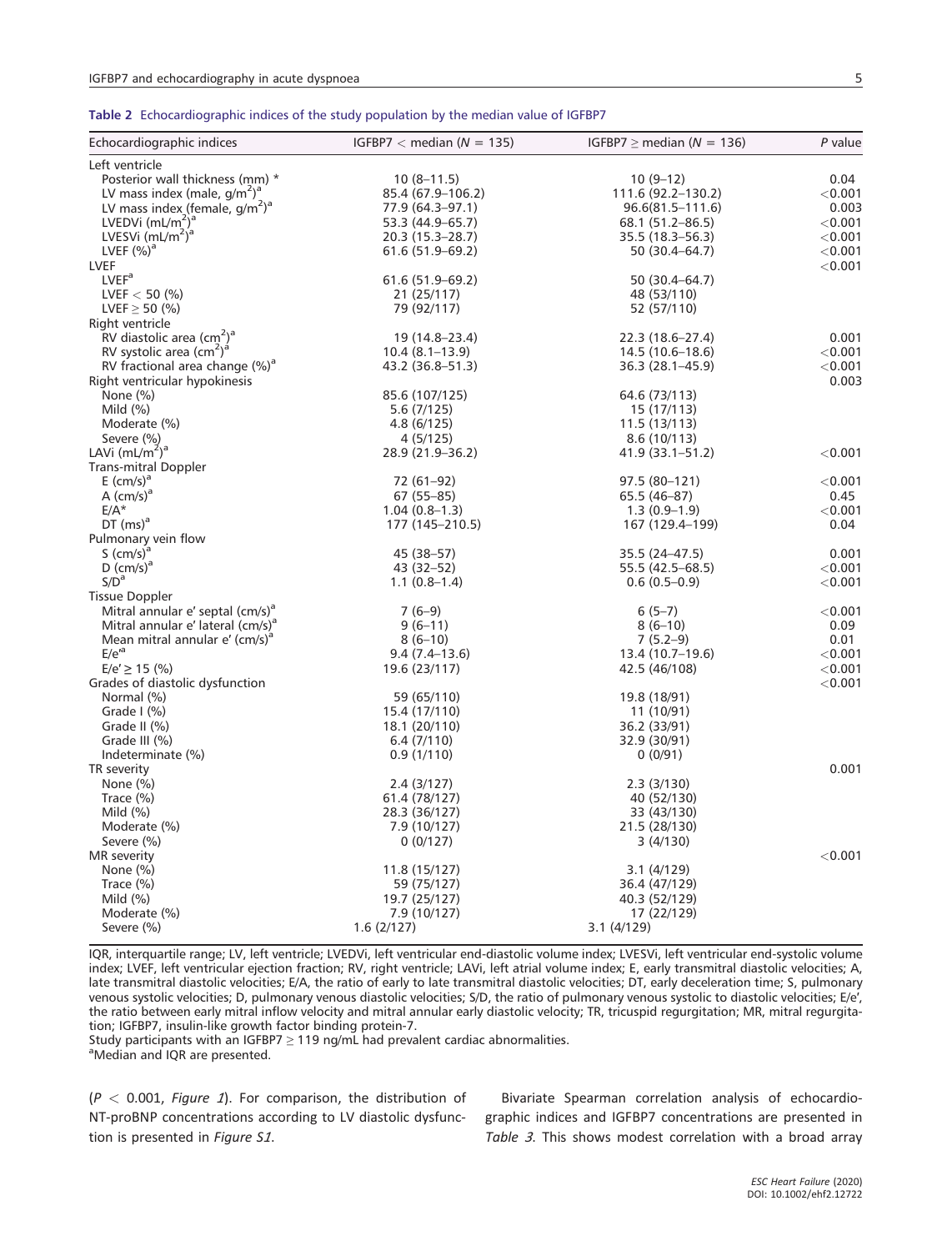**Figure 1** Box plots of IGFBP7 concentrations according to the left venticular diastolic dysfunction grading (*P <* 0.001) (diastolic dysfunction, *n =* 242). IGFBP7, insulin-like growth factor binding protein-7.



of cardiac abnormalities. Notably, higher IGFBP7 was associated with an increased LAVi (*r* = 0.49, *P <* 0.001), a reduced LVEF ( $r = -0.27$ ,  $P < 0.001$ ), a lower RV fractional area change  $(r = -0.31, P < 0.001)$ , and a higher tissue Doppler E/e' ratio ( $r = 0.44$ ,  $P < 0.001$ ). For comparison, echocardiographic indices, dichotomized by the median NT-proBNP value, are summarized in *Table S3*.

#### **Independent predictors of log IGFBP7**

Multivariable linear regression analysis was performed in order to determine the independent contributions of covariates to log-transformed IGFBP7 concentration. Diabetes (*P* = 0.009), log-NT-proBNP (*P* = 0.02), and BMI (*P* = 0.001), eGFR ( $P = 0.008$ ), and LAVi ( $P = 0.01$ ) were significantly associated with log-IGFBP7 concentrations, regardless of other variables (*Table <sup>4</sup>*; *Figure <sup>2</sup>*). Diabetes, log NT-proBNP, and BMI showed a positive association with IGFBP7 as opposed to the negative association of GFR.

#### **Diagnostic performance of IGFBP7**

Out of 271 patients, 143 were diagnosed with acute HF and 128 were controls. Patients with supra-median IGFBP7 levels had a 76% acute HF; patients less than the median value had a 28% acute HF (*P <* 0.001). To determine the diagnostic value of IGFBP7 for acute HF, we conducted a multivariable logistic regression analysis. As a result, log IGFBP7 (OR = 12.08, 95% CI 2.42–60.15, *P* = 0.02) was found to be independently associated with the diagnosis of acute HF (*Table <sup>5</sup>*). The relationship between log IGFBP7 and predicted probability of acute HF was illustrated by a Lowess curve in *Figure <sup>3</sup>*. The diagnostic performance of NT-proBNP and IGFBP7 for acute HF was measured by ROC analysis. ROC curve analysis revealed 72% sensitivity and 79% specificity in the prediction of the risk for acute HF with the cut-off value of 121 pg/mL for IGFBP7 (area under the curve: 0.81, 0.75–0.86). The diagnostic performances of NT-proBNP and IGFBP7 for acute HF were comparable in the ROC curve comparison analysis (*P* = 0.428, *Figure <sup>4</sup>*).

#### **Discussion**

IGFBP7 is an emerging biomarker that is strongly associated with cardiac structure, diastolic function, filling pressures, and prognosis. $14,15$  In our analysis of ED patients with acute dyspnoea, we have identified that higher concentrations of IGFBP7 are associated with an increased indexed LA volume, worse kidney function, obesity, diabetes, and higher NT-proBNP concentrations. In addition, higher concentrations of IGFBP7 were clearly associated with more severe structural heart disease and might be a predictor for the diagnosis of acute HF. Although associations between IGFBP7 and cardiac structural correlates have been examined in chronic HF<sup>8,9,14-</sup>  $18$ , our study is the first to examine the biomarker in patients with acute dyspnoea; our results further solidify IGFBP7 as a plausible candidate cardiac marker.

The role of IGFBP7 in HF was initially described in HF patients with reduced EF. Subsequently, robust relationships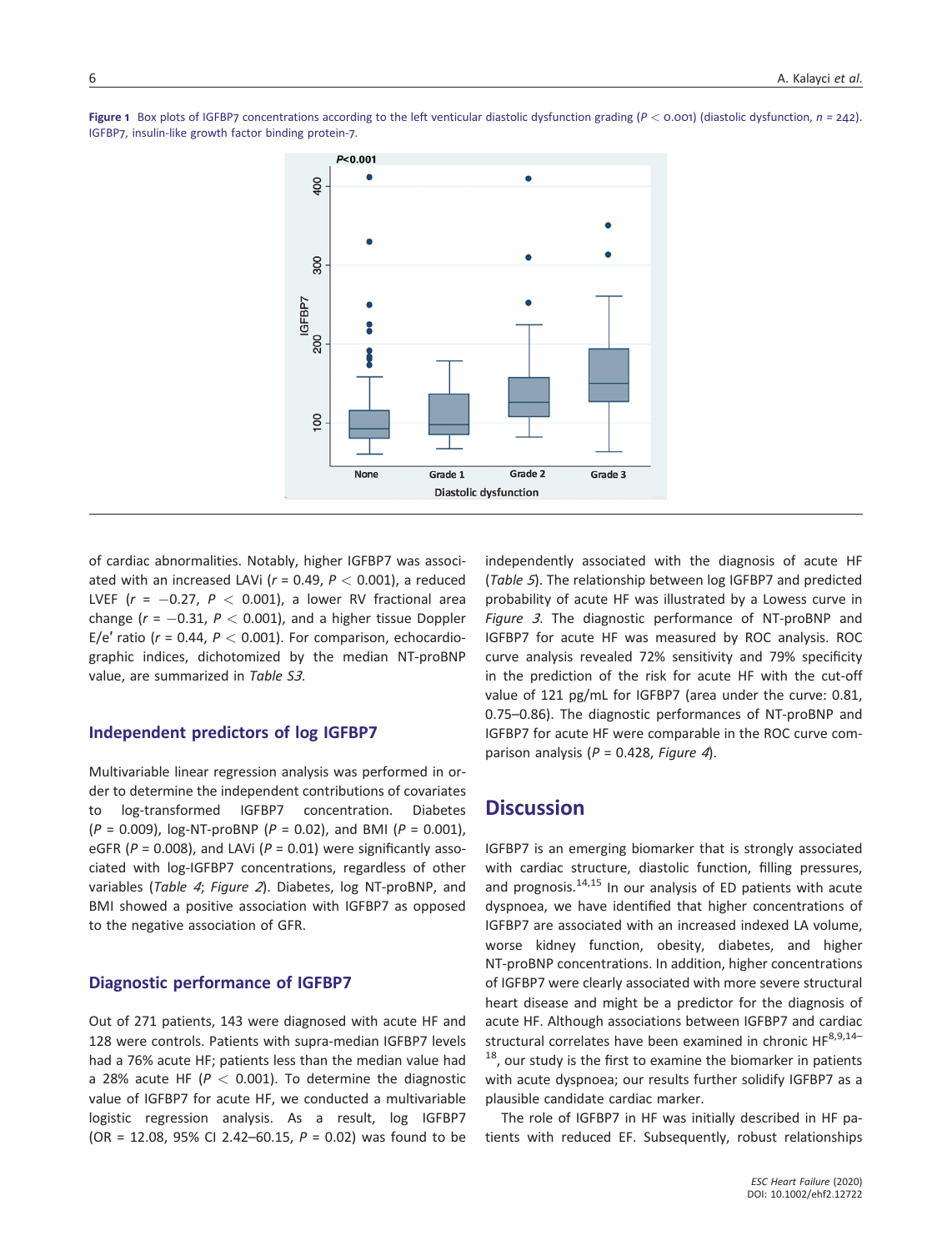|  |  | Table 3 Univariable correlations of echocardiographic indices with insulin-like growth factor binding protein-7 levels |  |  |
|--|--|------------------------------------------------------------------------------------------------------------------------|--|--|
|--|--|------------------------------------------------------------------------------------------------------------------------|--|--|

| Echocardiographic indices            | Spearman correlation coefficient $(\rho)$ | $P$ value |
|--------------------------------------|-------------------------------------------|-----------|
| Left ventricle                       |                                           |           |
| Posterior wall thickness (mm)        | 0.187                                     | 0.002     |
| LV mass index $(g/m^2)$              | 0.342                                     | < 0.001   |
| LVEDVi $(mL/m^2)$                    | 0.285                                     | < 0.001   |
| LVESVi (mL/m <sup>2</sup> )          | 0.307                                     | < 0.001   |
| LVEF $(% )$                          | $-0.278$                                  | < 0.001   |
| Right ventricle                      |                                           |           |
| RV diastolic area (cm <sup>2</sup> ) | 0.342                                     | < 0.001   |
| RV systolic area $\text{(cm}^2)$     | 0.391                                     | < 0.001   |
| RV fractional area change (%)        | $-0.310$                                  | < 0.001   |
| LAVi $(mL/m^2)$                      | 0.491                                     | < 0.001   |
| Grades of diastolic dysfunction      | 0.459                                     | < 0.001   |
| Transmitral doppler                  |                                           |           |
| $E$ (cm/s)                           | 0.435                                     | < 0.001   |
| $A$ (cm/s)                           | $-0.084$                                  | 0.25      |
| E/A                                  | 0.311                                     | < 0.001   |
| DT (ms)                              | $-0.137$                                  | 0.04      |
| Pulmonary vein flow                  |                                           |           |
| $S$ (cm/s)                           | $-0.353$                                  | < 0.001   |
| $D$ (cm/s)                           | 0.281                                     | < 0.001   |
| S/D                                  | $-0.480$                                  | < 0.001   |
| Tissue doppler                       |                                           |           |
| Mitral annular e' septal (cm/s)      | $-0.279$                                  | < 0.001   |
| Mitral annular e' lateral (cm/s)     | $-0.101$                                  | 0.15      |
| Mean mitral annular e' (cm/s)        | $-0.182$                                  | 0.01      |
| E/e'                                 | 0.442                                     | < 0.001   |
| MR severity                          | 0.320                                     | < 0.001   |

LV, left ventricle; LVEDVI, left ventricular end-diastolic volume index; LVESVi, left ventricular end-systolic volume index; LVEF, left ventricular ejection fraction; RV, right ventricle; LAVi, left atrial volume index; E, early transmitral diastolic velocities; A, late transmitral diastolic velocities; E/A, the ratio of early to late transmitral diastolic velocities; DT, early deceleration time; S, pulmonary venous systolic velocities; D, pulmonary venous diastolic velocities; S/D, the ratio of pulmonary venous systolic to diastolic velocities; E/e′, the ratio between early mitral inflow velocity and mitral annular early diastolic velocity; TR, tricuspid regurgitation; MR, mitral regurgitation; IGFBP7, insulin-like growth factor binding protein-7.

**Table 4** Multivariable correlations of clinical and echocardiographic indices with log-transformed insulin-like growth factor binding protein-7 levels

| Patient characteristic          | Estimated $\beta$ | Standard<br>error | P value |
|---------------------------------|-------------------|-------------------|---------|
| Age                             | 0.003             | 0.002             | 0.14    |
| Gender (female vs. male)        | $-0.037$          | 0.050             | 0.46    |
| Log-NT-proBNP                   | 0.048             | 0.020             | 0.02    |
| BMI                             | 0.010             | 0.003             | 0.001   |
| eGFR (mL/min/1.73 m)            | $-0.003$          | 0.001             | 0.008   |
| LV mass index                   | $-0.001$          | 0.001             | 0.09    |
| <b>LVEF</b>                     | $-0.001$          | 0.002             | 0.59    |
| RV fractional area change       | $-0.001$          | 0.002             | 0.62    |
| LAVI                            | 0.005             | 0.002             | 0.01    |
| Grades of diastolic dysfunction | 0.035             | 0.020             | 0.08    |
| <b>Atrial fibrillation</b>      | 0.020             | 0.060             | 0.73    |
| Asthma                          | $-0.090$          | 0.077             | 0.24    |
| <b>COPD</b>                     | $-0.034$          | 0.059             | 0.56    |
| <b>Diabetes</b>                 | 0.139             | 0.053             | 0.009   |
| Hypertension                    | $-0.038$          | 0.058             | 0.50    |
| Heart failure                   | 0.073             | 0.054             | 0.18    |
| Loop diuretics                  | 0.003             | 0.056             | 0.95    |
| Beta blockers                   | 0.062             | 0.055             | 0.25    |
| ACEI/ARBs                       | $-0.086$          | 0.056             | 0.12    |
| Lung cancer                     | $-0.001$          | 0.112             | 0.99    |

NT-proBNP, N-terminal pro b-type natriuretic peptide; BMI, body mass index; eGFR, estimated glomerular filtration rate; LV, left ventricle; LVEF, left ventricular ejection fraction; RV, right ventricle; LAVi, left atrial volume index; COPD, chronic obstructive pulmonary disease; ACEI/ARB, angiotensin-converting-enzyme inhibitors/angiotensin receptor blockers.

The association between IGFBP7 concentrations and LAVi remained significant, even after adjusting for atrial fibrillation, diastolic abnormalities, LVEF, and NT-proBNP levels. (LV mass index, *n* = 258; LVEF, *n* = 229; RV fractional area change, *n* = 195; LAVI, *n* = 238; diastology grade,  $n = 242$ )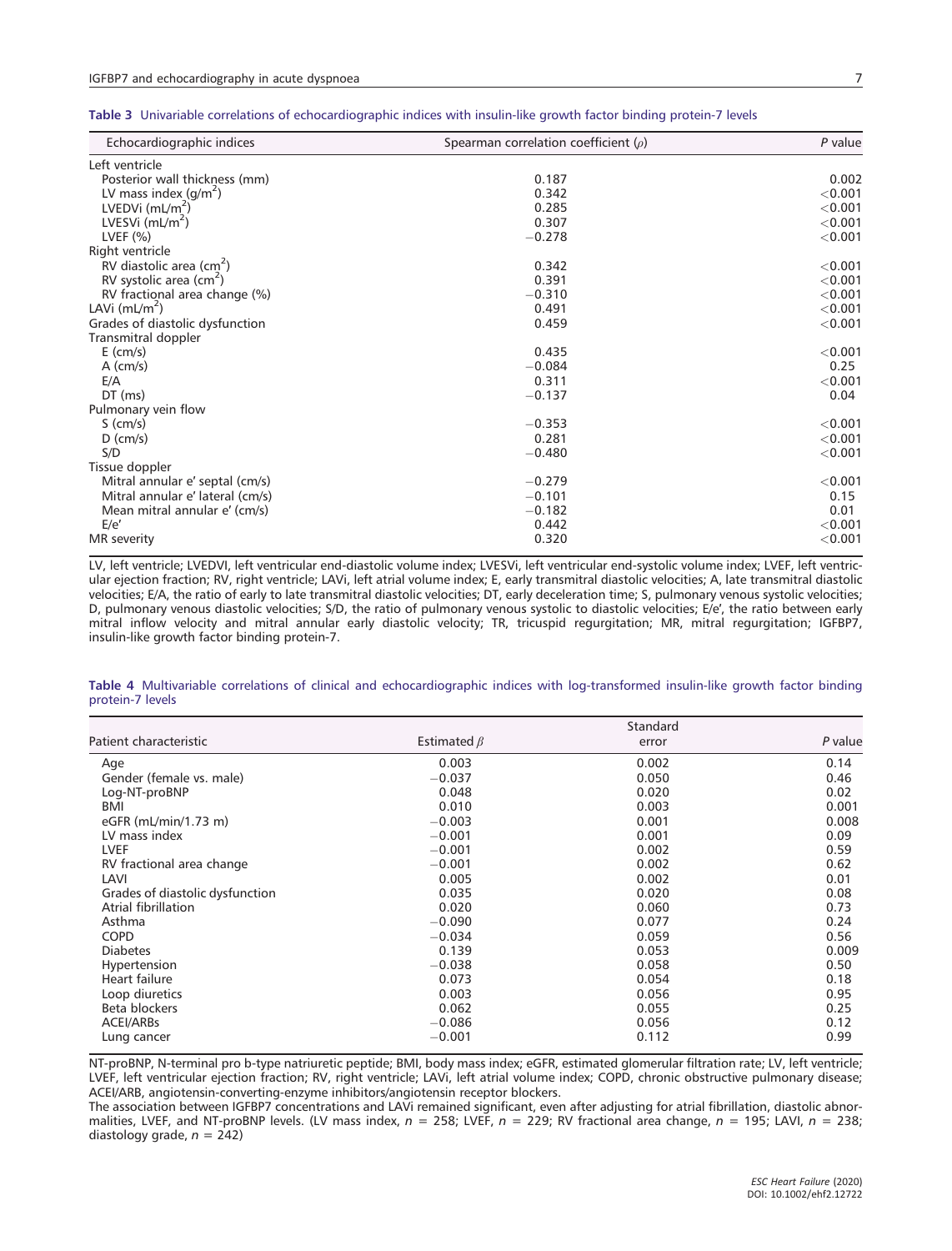

**Figure 2** Associations between predicted log IGFBP7 and LAVi, GFR, and BMI were plotted with smooth curves. IGFBP7, insulin-like growth factor binding protein-7; LAVi, left atrial volume index; eGFR, estimated glomerular filtration rate; BMI, body mass index.

#### **Table 5** Adjusted odds ratios for individual predictors included in logistic regression model

|                                            | Multivariable                 |         |
|--------------------------------------------|-------------------------------|---------|
| Variables                                  | OR. 95% CI                    | P value |
| log IGFBP7 level                           | 12.08 (2.42 to 60.15)         | 0.002   |
| log NT-proBNP level                        | 2.20 (1.49 to 3.25)           | < 0.001 |
| Age (each increases in 1 year)             | $0.99$ (0.96 to 1.03)         | 0.71    |
| Gender (female vs. male)                   | $1.11(0.49 \text{ to } 2.50)$ | 0.80    |
| History of diabetes (yes vs. no)           | $1.41$ (0.55 to 3.65)         | 0.47    |
| GFR (each increases in 1 mg/dL)            | 1.001 (0.98 to 1.02)          | 0.95    |
| History of hypertension (yes vs. no)       | 1.52 (0.53 to 4.35)           | 0.43    |
| Atrial fibrillation (yes vs. no)           | 0.85 (0.32 to 2.30)           | 0.75    |
| Prior CAD (yes vs. no)                     | $0.63$ (0.23 to 1.75)         | 0.38    |
| BMI (each increases in 1 $\text{kg/m}^2$ ) | $1.07(1.01 \text{ to } 1.13)$ | 0.02    |
| LVEF (each increase in %)                  | 0.97 (0.95 to 1.001)          | 0.06    |

OR, odds ratio; CI, confidence interval; IGFBP7, insulin-like growth factor-binding protein-7; NT-proBNP,; N-terminal pro b-type natriuretic peptide; eGFR, estimated glomerular filtration rate; CAD, coronary artery disease; BMI, body mass index; LVEF, left ventricular ejection fraction

have been reported with the presence and severity of echocardiographic parameters of abnormal diastolic function in chronic HF.<sup>10</sup> IGFBP7 is basically associated with cardiac hypertrophy<sup>8</sup> and is expressed at high levels in HF patients. Cardiac hypertrophy is an adaptive response to physiological and pathological overload. These hypertrophic responses increase oxygen demand and promote myocardial angiogenesis to compensate for hypoxic situation and to maintain cardiac contractile function.<sup>19</sup> It is known that IGFBP7 is highly expressed in the vasculature<sup>20</sup>, where it has apparently a role in the regulation of the angiogenesis in conjunction with other factors. At this point, IGFBP7 may play a pivotal role in the response to increased myocardial hypoxia and the need for angiogenesis during pressure and volume overload, including being an important part of LV and atrial remodelling. Accordingly, the findings of the present study indicate the diagnostic capability of IGFBP7 in distinguishing acute HF.

In many ways, higher IGFBP7 concentrations portray a commonly encountered HF phenotype, namely, the diabetic, obese patient with severe cardiac congestion and kidney dysfunction; the intersection between cellular senescence and these abnormalities has been recently highlighted, $14$  with some suggesting a specific cardiovascular phenotype of 'metabolic senescent HF'.<sup>15</sup> Indeed, in recent studies of chronic HF, higher concentrations of IGFBP7 were linked to ageing, diabetes mellitus, and obesity.<sup>16-18,21,22</sup> Diabetes is presumed to have a role in increased myocardial stiffness through deposition of collagen and advanced glycation end products.<sup>23</sup> Diastolic dysfunction may be the earliest manifestation of diabetes-induced myocardial disease that leads to the progressive development of  $HF<sup>24</sup>$  Previous studies reported an association of serum IGFBP7 concentrations with insulin resistance and diabetes.<sup>25,26</sup> Obesity is also a contributor to senescence, and expression of increased IGFBP7 has been found to be positively correlated with increase in BMI in HF patients. $14,15$  Consistent with these findings, our data also demonstrate that higher levels of BMI and older age are independent predictors for increased IGFBP7 concentrations.

IGFBP7 has been defined as a biomarker of premature tissue ageing and fibrosis,  $27,28$  suggesting a contribution to increased myocardial stiffness and noncompliance. Higher concentrations of IGFBP7 may result in premature ageing of the myocardium with consequent myocardial fibrosis.<sup>15</sup> Given the link between cardiac fibrosis, hypertrophy, and HF, several studies have demonstrated IGFBP7 as a novel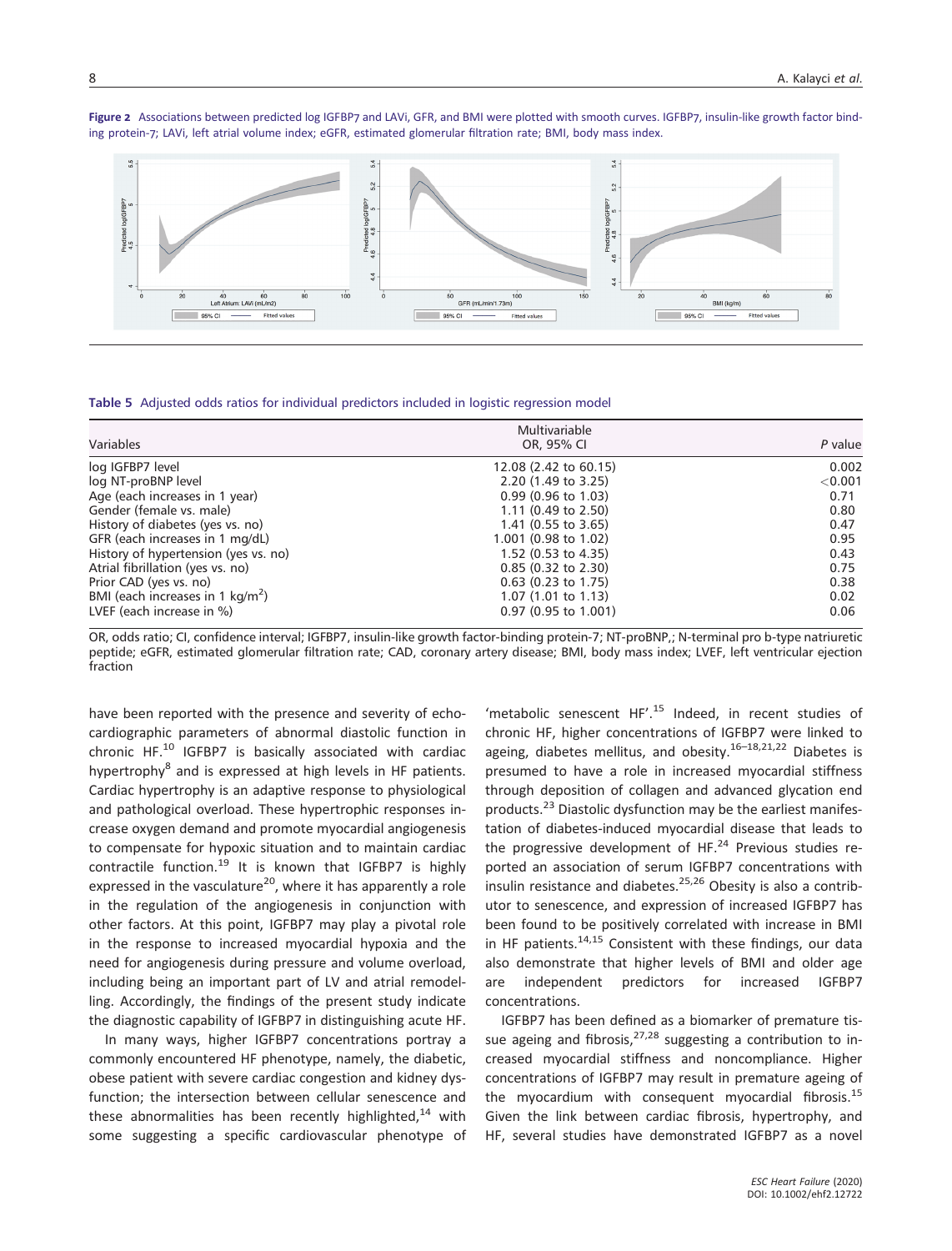**Figure 3** Association between predicted risk of acute heart failure and insulin-like growth factor-binding protein-7 was plotted with smooth curves. IGFBP7, insulin-like growth factor binding protein-7.



**Figure 4** Comparison of ROC curves for IGFBP7 and NT-proBNP for the diagnosis of acute heart failure. ROC, receiver operating characteristic; IGFBP7, insulin-like growth factor binding protein-7; NT-proBNP, N-terminal pro b-type natriuretic peptide.



biomarker of impaired myocardial relaxation in chronic HF with both reduced and preserved EF.<sup>9,15,29</sup> We found similar associations between IGFBP7 and measures of impaired relaxation; however the extent of association between higher IGFBP7 and other abnormalities of cardiac structure and function was greater in our subjects with more acute presentations. This might also imply acute expression of IGFBP7 in the setting of acute pressure and volume overload states. Whether specific targeting of IGFBP7 to prevent or ameliorate adverse cardiac events in acute or chronic HF remains a speculative concept; it is worth noting that neprilysin

inhibition reduced IGFBP7 concentrations in a randomized trial of patients with HF with preserved EF.<sup>14</sup>

Compared with prior studies of IGFBP7, we found differences in the patterns of imaging correlation. In stable chronic HF patients IGFBP7 largely predicted variables consistent with impaired myocardial relaxation such as LAVi, transmitral E/A ratio, E/e′ ratio, and estimated right ventricular systolic pressure.15,<sup>30</sup> In the present analysis IGFBP7 concentrations were associated with a broader range of cardiac abnormalities, including LV and RV systolic dysfunction and worse valve disease. We observed relationships between higher IGFBP7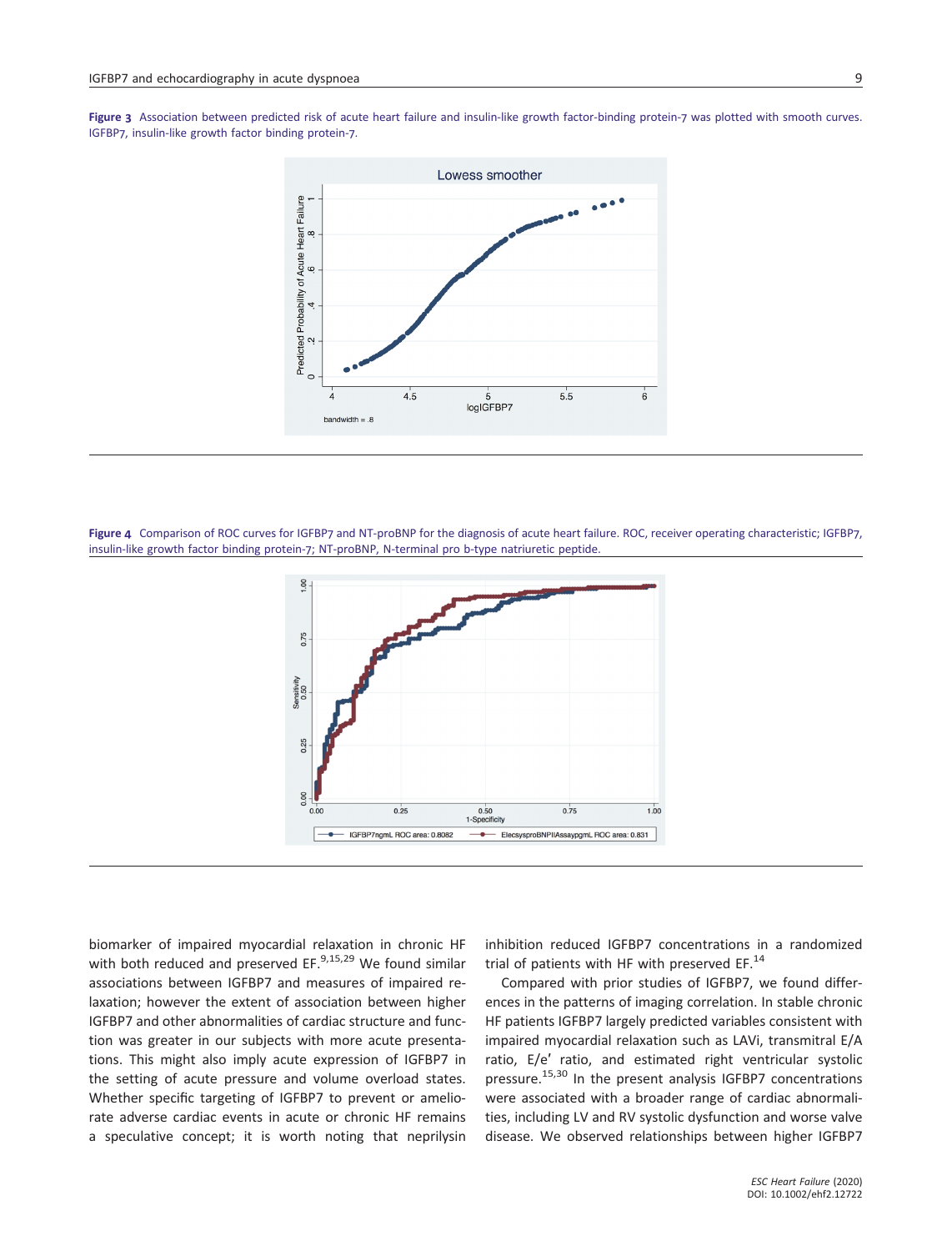levels and greater LV mass, higher LV filling pressures (E/e′ ratio), impaired trans-mitral inflow velocities (mitral E/A ratio), as well as more extensive diastolic relaxation abnormalities such as lower mean mitral annular e′ velocity and right ventricular dysfunction. Impaired LV relaxation and increased LV diastolic stiffness are major causes of diastolic dysfunction that lead to elevated LV filling pressure and LA stretch.<sup>31</sup> Prior studies have reported that systolic RV shortening is highly sensitive to afterload which is typically elevated in diastolic dysfunction. $32,33$  In the present study, RV fractional area change was negatively correlated with IGFBP7 concentrations showing an increased afterload because of pressure and volume overloaded LV and LA. On the other hand, increased RV afterload may also occur because of lung diseases as it is highly dependent on the distribution of blood flow in the lung and increased alveolar pressure.<sup>34</sup> Furthermore, severe mitral regurgitation was found to be correlated with higher IGFBP7 concentrations suggesting the regurgitant volume causes volume and pressure overload of LA and LV. Our study has demonstrated that acute elevated LV filling pressure and volume overload, diastolic stiffness as well as increased RV afterload are correlated with increased IGFBP7 concentrations.

In adjusted analyses, the association between LAVi and IGFBP7 remained robust, much as in prior studies.<sup>14,15</sup> Indexed LA volume has emerged as a prime imaging marker in HF given its very significant association with elevated LV end diastolic pressures with impaired myocardial relaxation.29,30,<sup>35</sup> Indeed, LAVi has been suggested as a marker of the severity and duration of diastolic dysfunction.30,35–<sup>37</sup> Upregulation of several senescence-associated biomarkers in cardiac fibroblasts and atrial myocytes along with notable atrial fibrosis has been observed in atrial tissue extracts of atrial fibrillation patients, indicating tissue ageing associated with atrial enlargement.<sup>38</sup> These observations are consistent with a potential role for IGFBP7 in mediating cardiac stiffness and potentially impeding diastolic filling resulting in a strong association with LAVi. With these strong associations, IGFBP7 may provide options for diagnosis, prognosis, and possibly even management strategies for patients whose primary mechanism of HF is abnormal diastolic function.<sup>21</sup>

Strengths of this analysis include the fact it is derived from a multicenter clinical trial population with diagnoses assigned with strict adjudication, and the echocardiograms were blindly interpreted in a core lab fashion. Nonetheless, our work has limitations. First, our study has a relatively small size; however, for imaging studies larger numbers of study participants are not as required as they are in outcome studies. Though IGFBP7 was elevated in a manner consistent with a cardiac biomarker, it is important to concede abnormal concentrations of cardiac biomarkers may be seen in non-cardiovascular presentations, presumably because of comorbid myocardial injury and stress. Indeed, Ruan et al identified that serum IGFBP7 levels are modestly increased during

acute exacerbation of COPD.<sup>39</sup> Our data also demonstrated that among patients with asthma and COPD but without acute HF, those with higher IGFBP7 levels had higher LV filling pressures. Given our data includes acute dyspnoeic patients with suspected acute HF, we speculate that IGFBP7 concentrations might play a pivotal role in the response to acutely elevated LA and LV pressure and volume overload regardless of the underlying mechanism. The results of the present study have demonstrated that the biomarker may be a plausible candidate for use as a diagnostic test for HF, comparable with NT-proBNP. Therefore, a potential incremental benefit of adding IGFBP7 to NT-proBNP as a diagnostic tool for identifying acute HF as the cause of dyspnoea is currently being further evaluated in the larger ICON-RELOADED data set.

### **Conclusions**

In this cohort of acutely dyspnoeic patients presenting to the ED, we found that concentrations of IGFBP7 were strongly associated with a broad range of cardiac abnormalities, most notably including increased LAVi (a marker of elevated LV filling pressure and myocardial stiffness). IGFBP7 may enhance the diagnosis of acute HF. The role of IGFBP7 as a diagnostic and prognostic biomarker for acute HF is being further explored.

## **Conflict of interest**

Dr Peacock has received grant support from Abbott, Boehringer Ingelheim, Braincheck, CSL Behring, Daiichi-Sankyo, Immunarray, Janssen, Ortho Clinical Diagnostics, Portola, Relypsa, and Roche and has provided consulting for Abbott, Astra-Zeneca, Bayer, Beckman, Boehrhinger-Ingelheim, Ischemia Care, Dx, Immunarray, Instrument Labs, Janssen, Nabriva, Ortho Clinical Diagnostics, Relypsa, Roche, Quidel, and Siemens. He has provided expert testimony for Johnson and Johnson. He also reports stock/ownership interests for AseptiScope Inc, Brainbox Inc, Comprehensive Research Associates LLC, Emergencies in Medicine LLC, and Ischemia DX LLC. Dr Christenson has provided consulting for Roche Diagnostics, Siemens Heatlineers, Beckman Coulter Diagnostics, and BD Diagnostics and has received grant support from these entities. Dr Pang has provided consulting for Baxter, BMS during the past year and has received grant support from BMS, Roche, Novartis, PCORI, AHA, NHLBI, AHRQ, Ortho-Diagnostics, and Abbott. Dr Kastner and Dr Masson are employees of Roche Diagnostics. Dr Gibson has received grant support from Portola Pharmaceuticals, Johnson & Johnson, and Bayer and has provided consulting for Portola Pharmaceuticals. Dr Gaggin has received research grant support from Roche Diagnostics, Jana Care, Ortho Clinical, and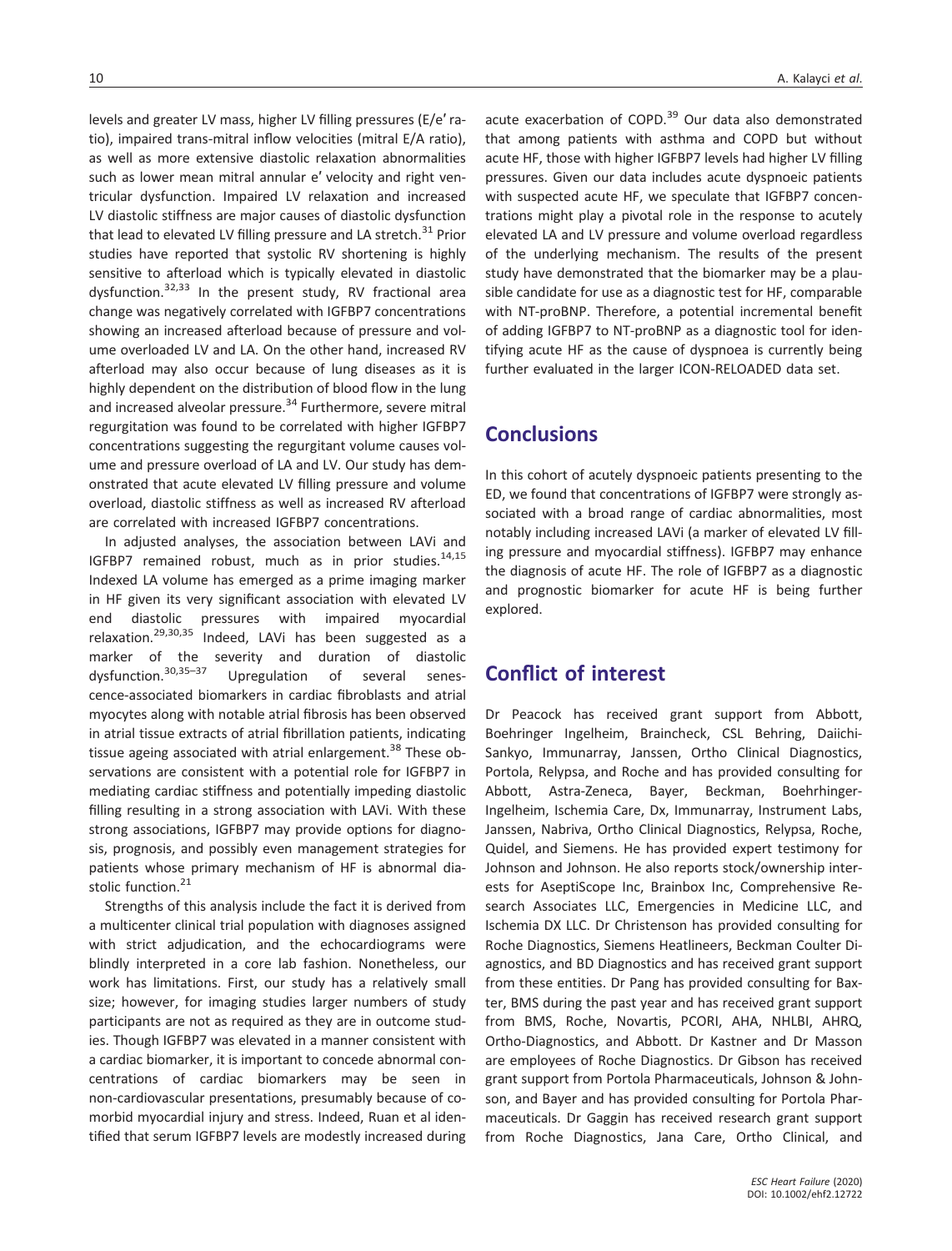Novartis; consulting income from Merck, Roche Diagnostics; and research payments for clinical endpoint committees from Radiometer. Dr Januzzi has received grant support from Roche Diagnostics, Abbott, Cleveland Heart Labs, Singulex, and Prevencio, has received consulting income from Roche Diagnostics, Abbott, MyoKardia, and Novartis, has received funding as a member of the Board of Trustees of the American College of Cardiology, and has participated in clinical endpoint committees/data or safety monitoring boards for Novartis, Amgen, GE, Janssen, Pfizer, and Boehringer Ingelheim.

## **Funding**

This study was partially funded by Roche Diagnostics (Rotkreuz, Switzerland). Dr Januzzi is supported in part by the Hutter Family Professorship.

## **References**

- 1. Parshall MB, Schwartzstein RM, Adams L, Banzett RB, Manning HL, Bourbeau J, Calverley PM, Gift AG, Harver A, Lareau SC, Mahler DA, Meek PM, O'Donnell DE, American Thoracic Society Committee on Dyspnea. An official American Thoracic Society statement: update on the mechanisms, assessment, and management of dyspnea. *Am J Respir Crit Care Med* 2012; **185**: 435–452.
- 2. Ponikowski P, Voors AA, Anker SD, Bueno H, Cleland JG, Coats AJ, Falk V, González-Juanatey JR, Harjola VP, Jankowska EA, Jessup M, Linde C, Nihoyannopoulos P, Parissis JT, Pieske B, Riley JP, Rosano GM, Ruilope LM, Ruschitzka F, Rutten FH, van der Meer P, Authors/Task Force Members; Document Reviewers. 2016 ESC guidelines for the diagnosis and treatment of acute and chronic heart failure: The task force for the diagnosis and treatment of acute and chronic heart failure of the European Society of Cardiology (ESC). Developed with the special contribution of the Heart Failure Association (HFA) of the ESC. *Eur J Heart Fail* 2016; **18**: 891–975.
- 3. Tschope C, Kasner M, Westermann D, Gaub R, Poller WC, Schultheiss HP. The role of NT-proBNP in the diagnostics of isolated diastolic dysfunction: correlation with echocardiographic and invasive measurements. *Eur Heart J* 2005; **26**: 2277–2284.
- 4. Chen AA, Wood MJ, Krauser DG, Baggish AL, Tung R, Anwaruddin S, Picard MH, Januzzi JL. NT-proBNP levels, echocardiographic findings, and outcomes in breathless patients: results

from the ProBNP Investigation of Dyspnoea in the Emergency Department (PRIDE) echocardiographic substudy. *Eur Heart J* 2006; **27**: 839–845.

- 5. Grewal J, McKelvie R, Lonn E, Tait P, Carlsson J, Gianni M, Jarnert C, Persson H. BNP and NT-proBNP predict echocardiographic severity of diastolic dysfunction. *Eur J Heart Fail* 2008; **10**: 252–259.
- 6. Gandhi PU, Chow SL, Rector TS, Krum H, Gaggin HK, McMurray JJ, Zile MR, Komajda M, McKelvie RS, Carson PE, Januzzi JL Jr, Anand IS. Prognostic value of insulin-like growth factor-binding protein 7 in patients with heart failure and preserved ejection fraction. *J Card Fail* 2017; **23**: 20–28.
- 7. Chugh S, Ouzounian M, Lu Z, Mohamed S, Li W, Bousette N, Liu PP, Gramolini AO. Pilot study identifying myosin heavy chain 7, desmin, insulin-like growth factor 7, and annexin A2 as circulating biomarkers of human heart failure. *Proteomics* 2013; **13**: 2324–2334.
- 8. Motiwala SR, Szymonifka J, Belcher A, Weiner RB, Baggish AL, Gaggin HK, Bhardwaj A, Januzzi JL Jr. Measurement of novel biomarkers to predict chronic heart failure outcomes and left ventricular remodeling. *J Cardiovasc Transl Res* 2014; **7**: 250–261.
- 9. Gandhi PU, Gaggin HK, Sheftel AD, Belcher AM, Weiner RB, Baggish AL, Motiwala SR, Liu PP, Januzzi JL Jr. Prognostic usefulness of insulin-like growth factor-binding protein 7 in heart failure with reduced ejection fraction: a novel biomarker of myocardial diastolic function? *Am J Cardiol* 2014; **114**: 1543–1549.

#### 10. Januzzi JL Jr, Chen-Tournoux AA, Christenson RH, Doros G, Hollander JE, Levy PD, Nagurney JT, Nowak RM, Pang PS, Patel D, Peacock WF, Rivers EJ, Walters EL, Gaggin HK, Investigators ICON-RELOADED. N-terminal pro-btype natriuretic peptide in the emergency<br>department: the department: the  $F_{\text{ED}}$  study  $I$  Am  $Coll$ ICON-RELOADED study. *J Am*

- *Cardiol* 2018; **71**: 1191–1200. 11. Gaggin HK, Chen-Tournoux AA, Christenson RH, Doros G, Hollander JE, Levy PD, Nagurney JT, Nowak RM, Pang PS, Patel D, Peacock WF, Walters EL, Januzzi JL, ICON-RELOADED Investigators. Rationale and design of the ICON-RELOADED study: international collaborative of n-terminal pro-b-type natriuretic peptide re-evaluation of acute diagnostic cut-offs in the emergency department. *Am Heart J* 2017; **192**: 26–37.
- 12. Lang RM, Badano LP, Mor-Avi V, Afilalo J, Armstrong A, Ernande L, Flachskampf FA, Foster E, Goldstein SA, Kuznetsova T, Lancellotti P, Muraru D, Picard MH, Rietzschel ER, Rudski L, Spencer KT, Tsang W, Voigt JU. Recommendations for cardiac chamber quantification by echocardiography in adults: an update from the American Society of Echocardiography and the European Association of Cardiovascular Imaging. *Eur Heart J Cardiovasc Imaging* 2015; **16**: 233–270.
- 13. Nagueh SF, Smiseth OA, Appleton CP, Byrd BF 3rd, Dokainish H, Edvardsen T, Flachskampf FA, Gillebert TC, Klein AL, Lancellotti P, Marino P, Oh JK, Alexandru Popescu B, Waggoner AD,

## **Supporting information**

Additional supporting information may be found online in the Supporting Information section at the end of the article.

**Table S1.** Echocardiographic Indices of Patients with Asthma and COPD, without Acute Heart Failure by the Median Value of IGFBP7.

**Table S2.** Clinical characteristics of the study population by the median value of NT-proBNP.

**Table S3.** Echocardiographic indices of the study population by the median value of NT-proBNP.

**Table S4.** Diagnostic performance of IGFBP7 across subgroups.

**Figure S1.** Box-plots of NT-proBNP concentrations according to the left ventricular diastolic dysfunction grading.